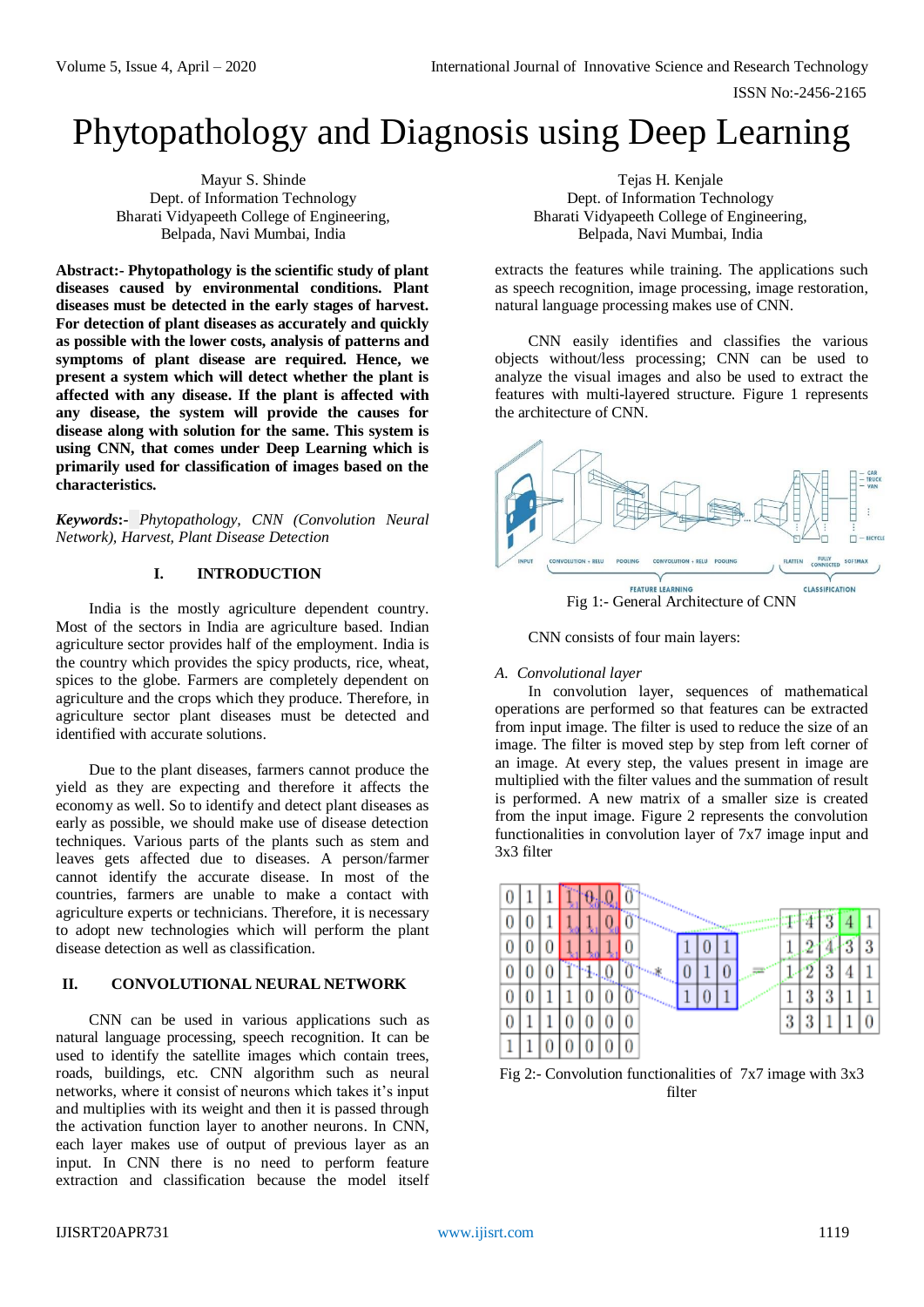## *B. Pooling layer*

The pooling layer gets implemented after the convolution layer is performed. In this layer the resulted output matrix size is get reduced. In pooling layer filters with different sizes can be used, By default 2x2 size filter is used. Figure 3 represents an example of pooling functionalities.



Fig 3:- Pooling functionalities

## *C. Activation function layer*

Activation function layer is simply output of a function. This layer performs functions such as identification, tan h, Rectified linear unit, Arc Tan.

## *D. Fully connected layer.*

After performing convolution, pooling and activation layers, resulted matrix is given as input to the fully connected layer. In this layer Recognition and classification both functions are performed. Figure 4 represents fully connected layer.



## **III. PROPOSED METHOD**

In this study, images from PlantVillage dataset are used. Dataset is divided into 80-20 ration. 80% of dataset is used for training Neural Network and 20% of dataset is used for testing neural network. Once the neural network is trained for disease classification necessary files are generated for deploying the neural network. This file is used for identifying disease.



Fig 5

For disease detection, image is captured or selected. The selected or captured image is then processed by Neural Network. If the disease is detected by neural network then it will give a diagnosis report consisting reasons for disease along with how it can be cured.